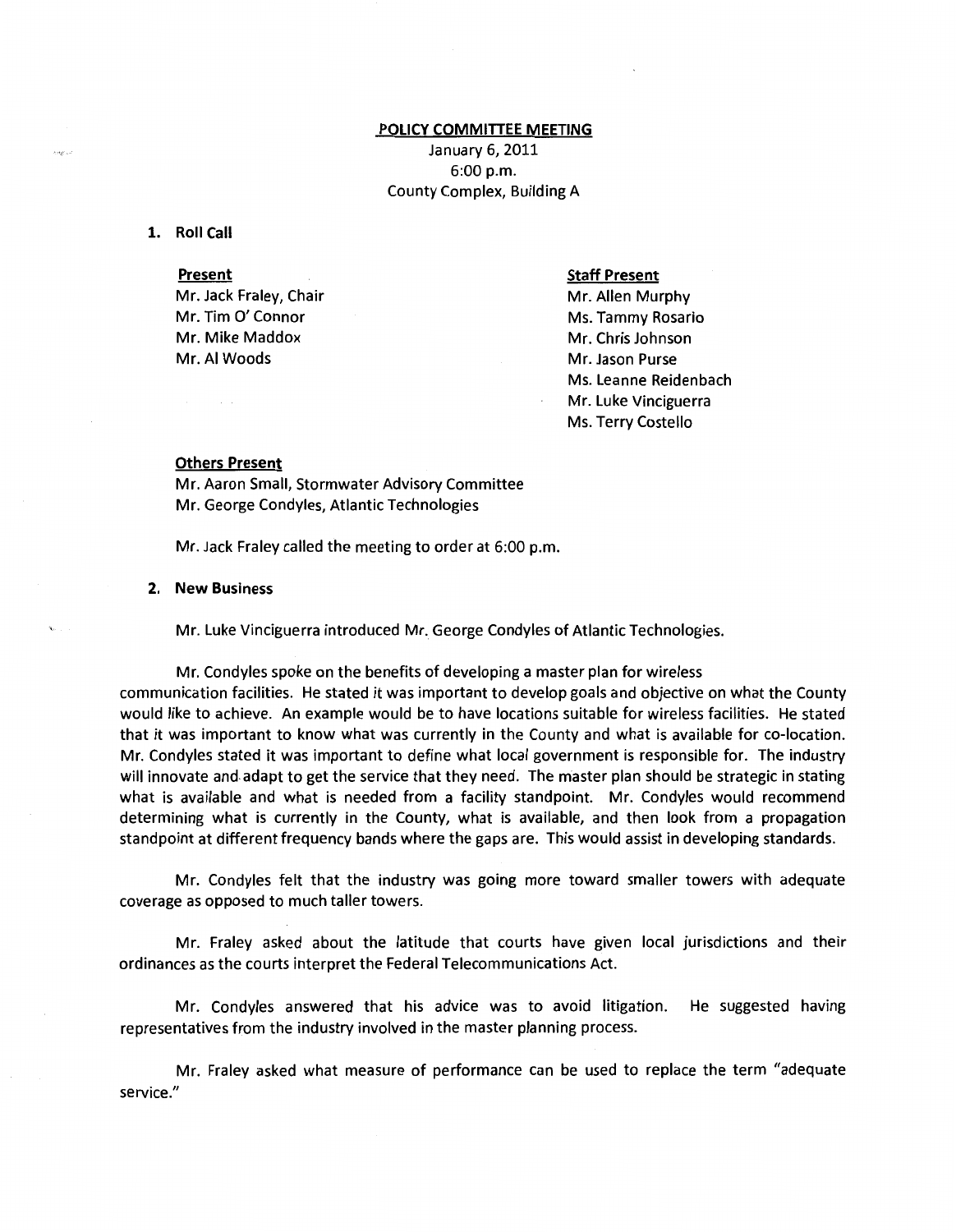Mr. Condyles suggested design service. He also stated that a possibility may be stating what the network is designed to do, and what are the design standards that state what is good service.

Ms. Lisa Murphy of AT&T stated that the carriers are looking at where they are not meeting their design parameters and then determine what is needed. She also mentioned that there are a limited number of dollars as far as where to invest.

Mr. Steve Romine of Verizon stated that if the master plan has technical definitions, the carrier may not deem it sufficient enough to invest money. It is all about customers and usage. All carriers have their top priority sites. He said it was important not to be too restrictive because then the carriers may go elsewhere.

Mr. Condyles stated that it was important to have standards, but also be welcoming to the industry.

Mr. O'Connor asked about typical setbacks.

Mr. Condyles stated there are several setbacks to look at. One is a setback from a residential dwelling. He stated community input might be beneficial when discussing this. One impact on setbacks is the height of the tower.

Mr. John Miller of Verizon stated that he sees a need for both taller and shorter towers.

Mr. Dave Neiman, a citizen, asked Mr. Condyles if he has seen jurisdictions distinguish among areas zoned residential and those that are planned communities.

Mr. Condyles stated he has seen in most rural counties towers have encroached toward residential communities without physically being on residentially zoned properties. The plan was to set up perimeter coverage.

Mr. Fraley stated that the County has an aggressive co-location policy.

Mr. Condyles recommended not requiring co-location. One develops what is needed for their network, and then do reverse stacking. He suggested encouraging co-location on an existing site, but not on a new facility. The playing field needs to be level for all carriers, but also the smaller carriers and companies.

Mr. Woods asked if the carriers were seeking to lay off the investment responsibility, are they seeking co-investors in order to achieve coverage.

Mr. Romine stated that there are tower companies that strictly build towers. Carriers are more interested in providing service. If the carrier builds the tower, another company wishing to co-locate will help with a contribution to the capital cost. He stated that the carrier will build the tower regardless if they have letters of intent to co-locate.

Ms. Murphy reiterated what Mr. Romine said. The main thing that the carrier is looking at is what they need for their network. She asked that the Committee look at the 400 foot setback in residential planned communities. Sometimes this makes it difficult to find a location.

~~-----------------~~-~------- ~-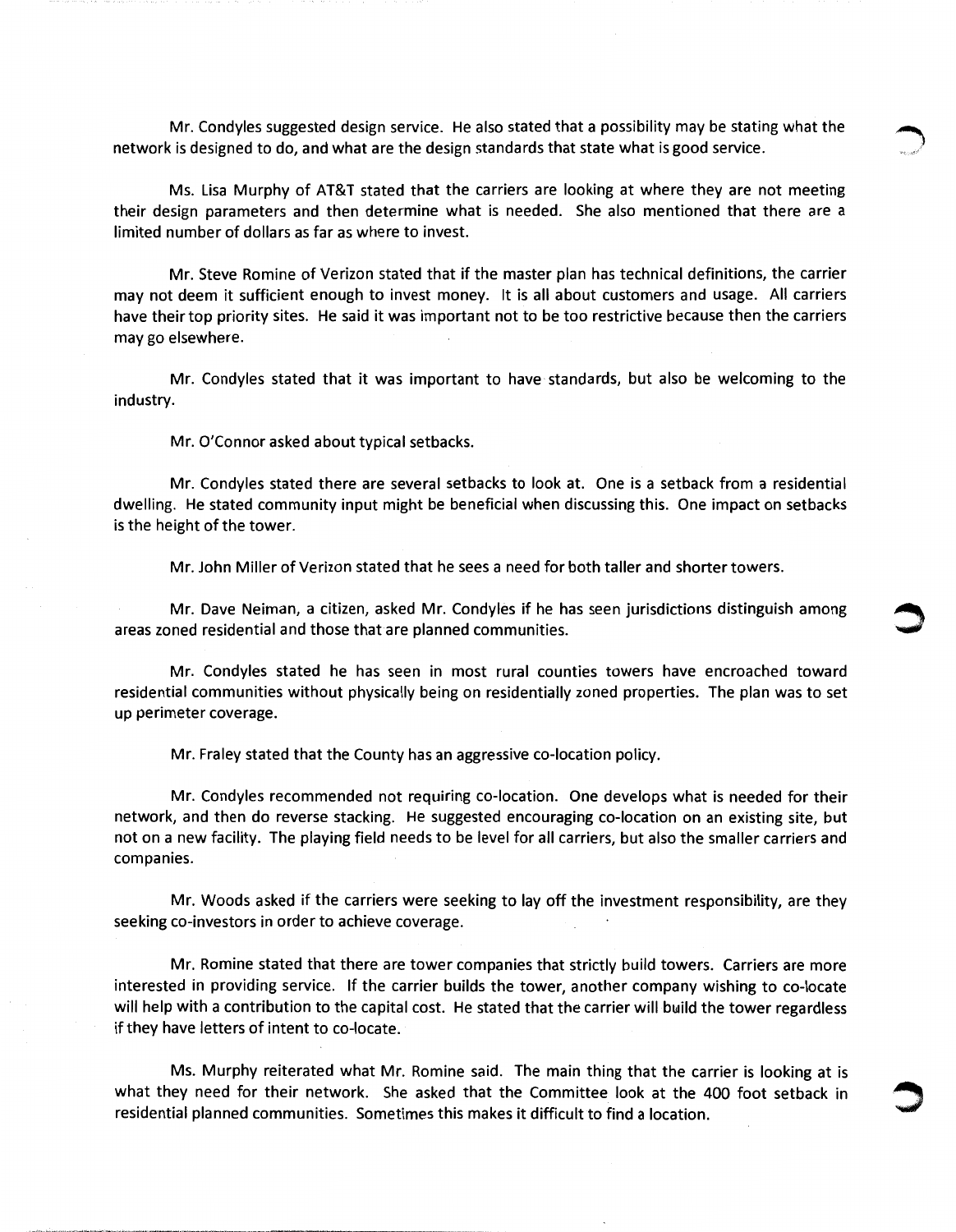#### 3. Old Business- Capital Improvement Program (CIP) Project Evaluation

 $\epsilon$ 

Ms. Leanne Reidenbach noted that this was a continuation of the meeting held on December  $13<sup>th</sup>$  to score and prioritize the FY12 Capital Improvement Program budget requests. She went over the average scores that Policy Committee members sent in and showed a listing of the top projects on the projector. She asked the Policy Committee to determine whether they concurred with this prioritization or whether they felt anything needed to be changed. She also asked the Committee to provide any additional notes and recommendations to pass along to the Board of Supervisors. She said that the Policy Committee should vote to forward these recommendations to the Planning Commission. The Planning Commission would then vote to forward the recommendations to the Board.

Mr. Fraley introduced Mr. Aaron Small, chair ofthe Stormwater Program Advisory Committee (SPAC). He asked Mr. Small to discuss the role of the SPAC and review their evaluation criteria for capital projects.

Mr. Small went over the SPAC's project evaluation criteria, noting that the primary focus is protection of health, safety, and welfare and that each criteria is weighted based on its perceived importance.

Mr. Peck discussed the project ranking for the Stormwater Division. He stated that he felt that water quality should be the priority of the Division. He felt that the projects submitted were not tied to the primary purpose of the Stormwater Division.

Mr. Fraley clarified that during the Stormwater Bond Referendum that a letter was sent to the press stating that the Planning Commission had reviewed the Stormwater project list and unanimously endorsed it but in reality the Planning Commission had only prioritized the line item for CIP funding. He stated that in the letter from the Director of Stormwater, it states that with limited funding staff shifted the emphasis to repairs and maintenance of the County's stormwater infrastructure and limited progress will be made toward long term water quality.

Mr. O'Connor stated that he felt that the rankings ignored the areas where the Division should concentrate their projects: long term water quality.

Mr. Fraley suggested that the cover letter should mention that the Committee felt that a higher priority should be given to projects dealing with water quality. It should also be noted the differences between the ranking by the Stormwater Division and the ranking completed by SPAC and funding should be prioritized based on the Stormwater Division staff tiers.

Ms. Reidenbach asked if the Committee wanted to emphasis certain water quality projects.

Mr. Peck felt that this stormwater program has drifted off from its course. He felt that where an agency is placed within the organization is important. Mr. Peck also stated that he felt that the County would be better served if the Stormwater Division were not under the direction of General Services but rather under Development Management.

Mr. Small stated that SPAC was chartered by the Board of Supervisors and was given guidelines on their role. He stated that the Stormwater Division has only been in existence for a few years. Before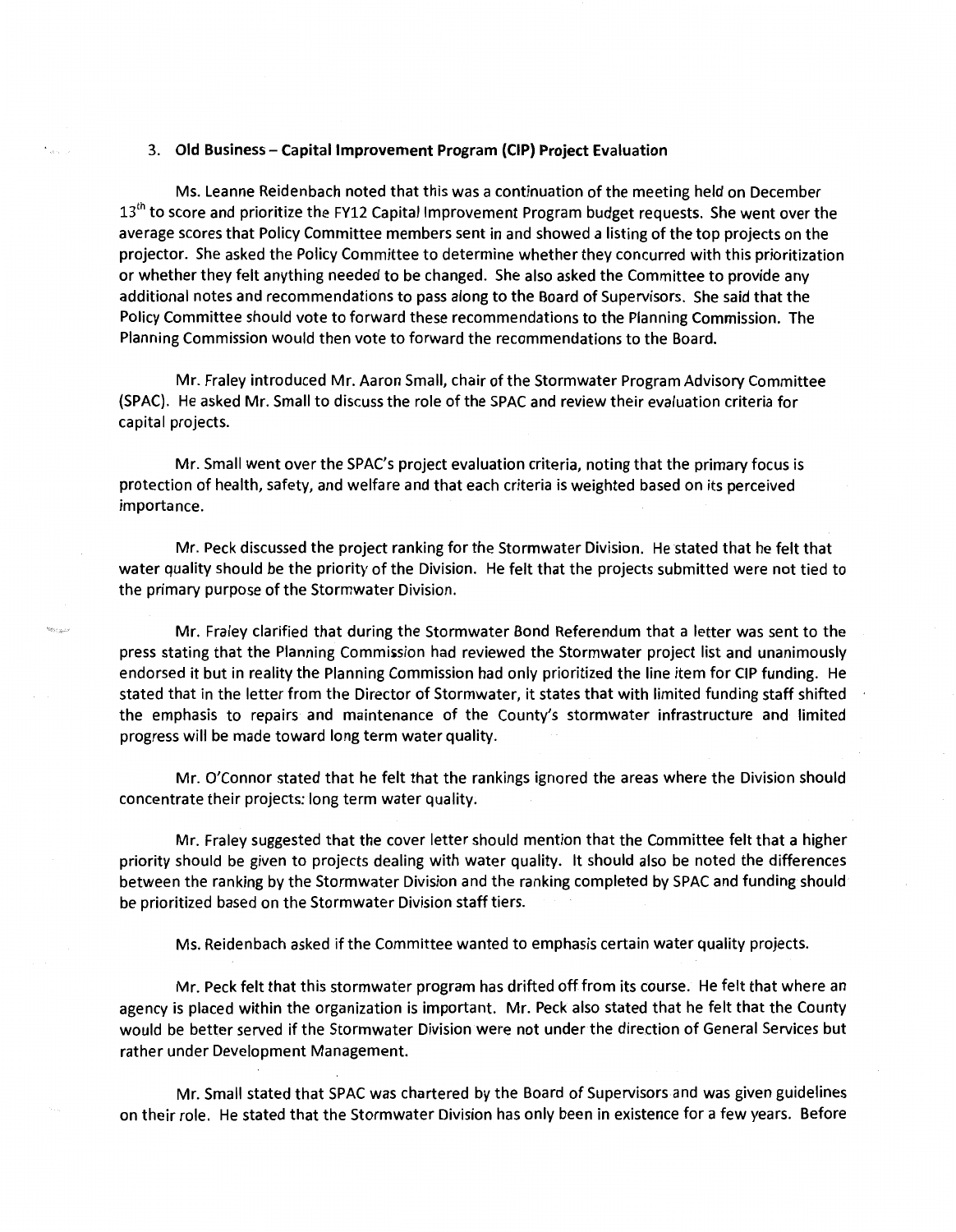this time, the County's infrastructure was not being maintained. He stated that there are many repair projects that need to be done and in essence the County is working on "catching up."

Mr. Woods stated that there might be ways to improve the methods of ranking. He suggested that the Committee continue evaluating projects as it has been, but also send some suggestions to the Board of Supervisors for ways to improve the process. He also stated that the rankings were based on quality of life, health and safety, and other categories and that he understood why the Committee ranked the projects as they did.

Ms. Reidenbach stated that the suggestions will be drafted in a letter with the CIP rankings and will be reviewed by the full Planning Commission in February, and then forwarded to the Board of Supervisors with a recommendation. She will email a draft of the letter for the Committee's review before it is presented to the Planning Commission.

Mr. Woods stated that the Committee needs to take a neutral position on these projects and state observations and make suggestions on how to improve the process.

Ms. Reidenbach summarized that the Stormwater line item stays as a single item with a single score, with the four bullet points that were mentioned by the Committee at an earlier meeting, and an additional point that states that the Committee is in general agreement that first tier Stormwater projects are funded with a priority, then second tier projects, and third tier projects.

Mr. O'Connor expressed his concerns about the lower priority items being ranked higher due to the fact that these items can be completed.

Mr. Small stated that some projects were included in here because there were already scheduled to be done.

Mr. Peck wanted to emphasize that he felt that more projects should focus on water quality.

Mr. Small stated the SPAC would welcome any suggestions from the Planning Commission and Board of Supervisors on developing their CIP requests/prioritization in future years.

Mr. Fraley suggested that staff forward the evaluation criteria that the Policy Committee uses in ranking these projects.

Mr. Peck suggested ranking in groups with similar types of projects.

Ms. Reidenbach went through the rankings of the projects. Mr. Woods moved for approval of the rankings. The Committee unanimously approved the motion.

#### **Old Business- Planning Commission Annual Report**

Mr. Jason Purse stated that the changes made were changes to the graph on page 4, added to page 7 the number of approved residential units, changed the orientation and information on the Planning Commission actions, added a glossary, added clarifying language to some tasks completed on the implementation guide, and added information as to why some of the GSA's were not reported on. ~